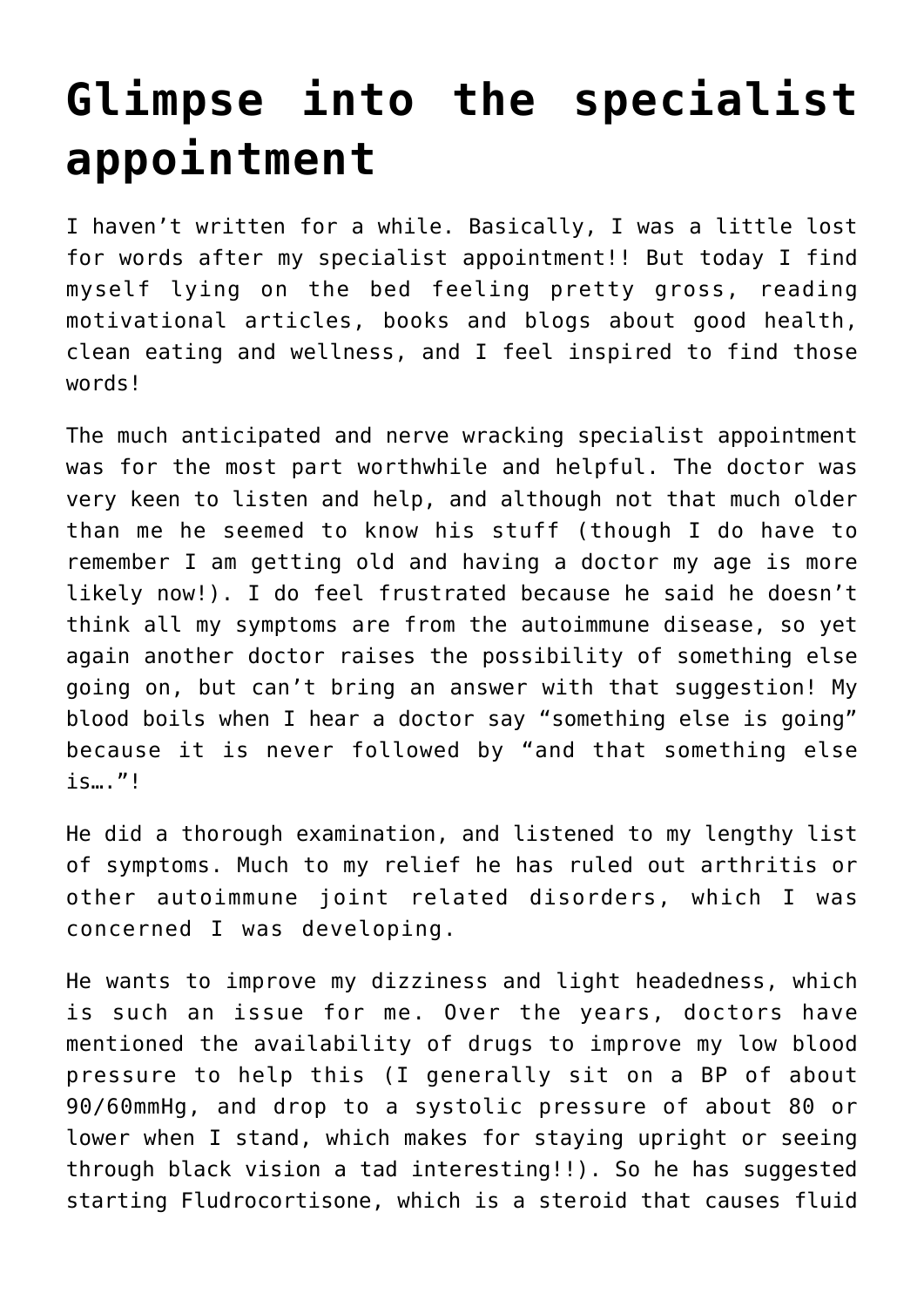and salt retention so as to increase the blood pressure, and hopefully result in more upright-ness and less starry vision!! (though maybe I will become a big puffy ball of oedema! Attractive!). It seems like a fairly hardcore drug with many potential side effects, but I think I have decided that I will give it a go, taking in the fact that being light headed and dizzy has caused me to leave work countless times over the years, and is the main reason I haven't driven for the past 3 months.

The part of the consultation that left me speechless was the bit where he suggested I may have Grave's Disease, not Hashimoto's disease!! This is the same as Hashimoto's in that it is an autoimmune disease that attacks the thyroid, but it causes too much thyroid hormone production, as opposed to too little. I had queried this myself in my weeks of reading, but I don't fit some of the symptoms, and in trusting my GP, I had discounted it. (But I don't fit all the Hashimoto's symptoms either, and most patients rarely fit all the symptoms on a list). It turns out that I was right to fight for a specialist appointment, because a test to check for Grave's disease, that could have easily been done during the multiple blood tests I have had done, hasn't been done!!

So, just in case I hadn't been frustrated enough by the painfully slow progress so far, I have been taken off the carbizamole for a month to see what happens!! So another 4 weeks of getting nowhere, and potentially getting unwell again (how does one look forward to a month like that?!). At the end of the month, I will have more blood tests to reveal whether I do have Grave's, or to confirm the Hashimoto's diagnosis, and then we will decided whether I need Carbizamole or Thyroid Hormone replacement. Comical really! I remember my GP saying, "you have an autoimmune disease that is affecting your thyroid. We will call it Hashimoto's; it could be something else, but we will call it Hashimoto's'."!!!! Excuse me, if there was a test to decide whether it is Hashimoto's or Grave's, why didn't we do it?! Ok, rant over  $\Box$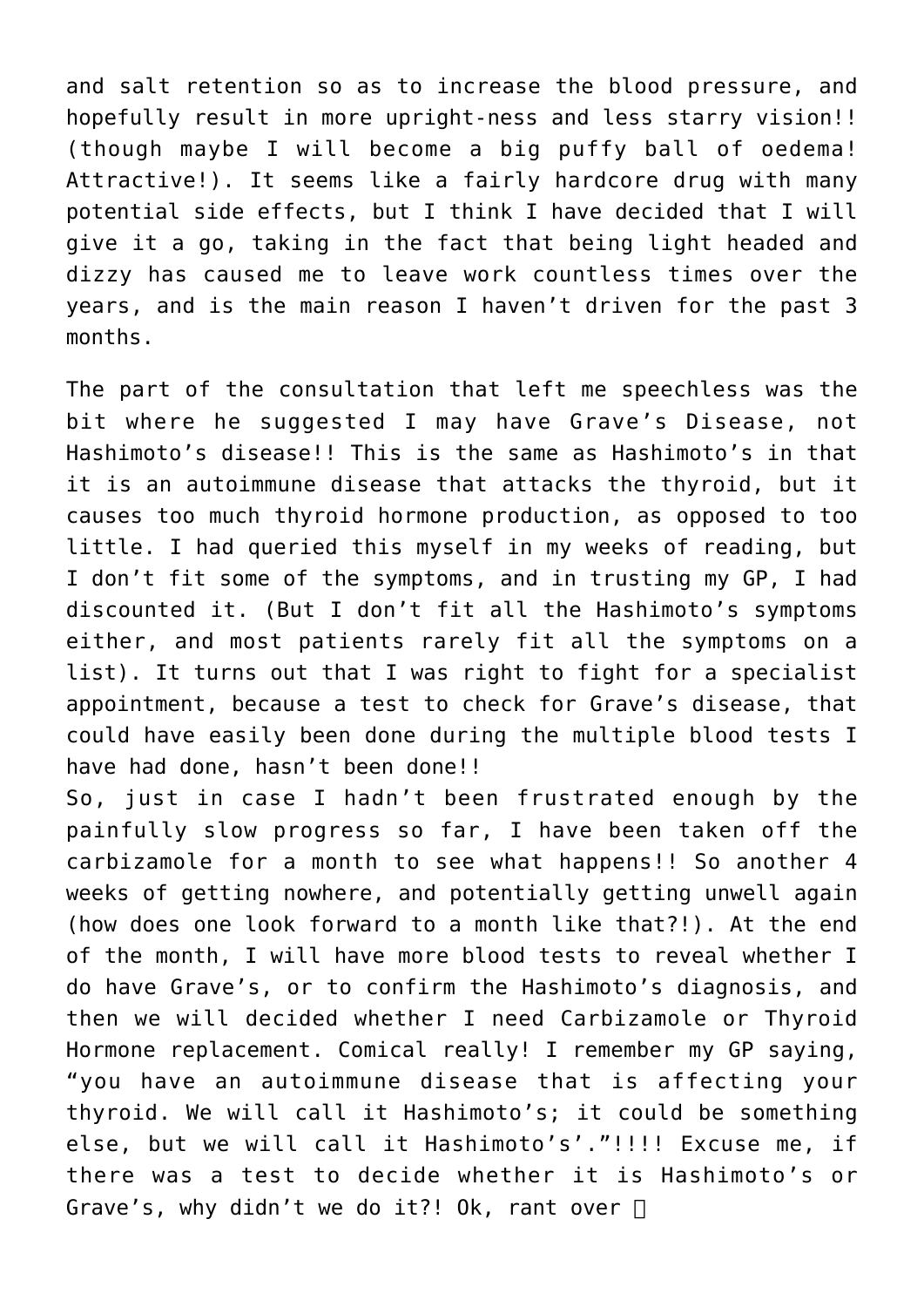Fortuntately, I haven't got suddenly and severly unwell like the first time I came off the Carbizamole. However, I have slowly developed more symptoms or had symptoms increase in intensity in the past 2 weeks that I had less of on the Carbizamole, such as a pounding and racing heart, nausea, a sensitive stomach, weakness and lack of stamina, light headedness and today's new sensation of too much blood in my eyes, as if I am hanging upside down! I have my fingers and toes crossed that I am not developing hyperthryoidism again, but I have to look at it positively that it is more controlled this time and if it happens, at least we will know why.

I am so glad that I stood up to my GP and requested a specialist appointment despite his adamant determination to keep me on. GPs do a fantastic job, particularly my GP who was the first person to look at my symptoms from a different angle and discovered the autoimmune disease, but they might miss something in the more specific areas (it would be impossible to even contemplate that they would know everything about everything!). I am so glad I had people encouraging me to push for it.

Unfortunatately when I have a good day and do a few things, it is inevitably followed up with a day feeling wiped out and miserable (an indication that work would just about kill me at the moment! It definitely got close to doing so for most of 2012!). Yesterday I managed a nice day out with Mum, and even though we took it very easy and had lots of rests and cups of tea, today I feel like even sitting up is too uncomfortable. So I have resigned to my comfy bed with a relaxing playlist on my iPad, an array of books, including the new "I Quit Sugar" by Sarah Wilson and I feel a nap coming on! (Sarah Wilson is my inspiration as she avoids fructose like me, and she has autoimmune disease too -she has had Grave's and now has Hashimoto's, yet she has it controlled and is for the most part healthy and leads a busy life!).

So I will finish up now, but will aim to update with some new